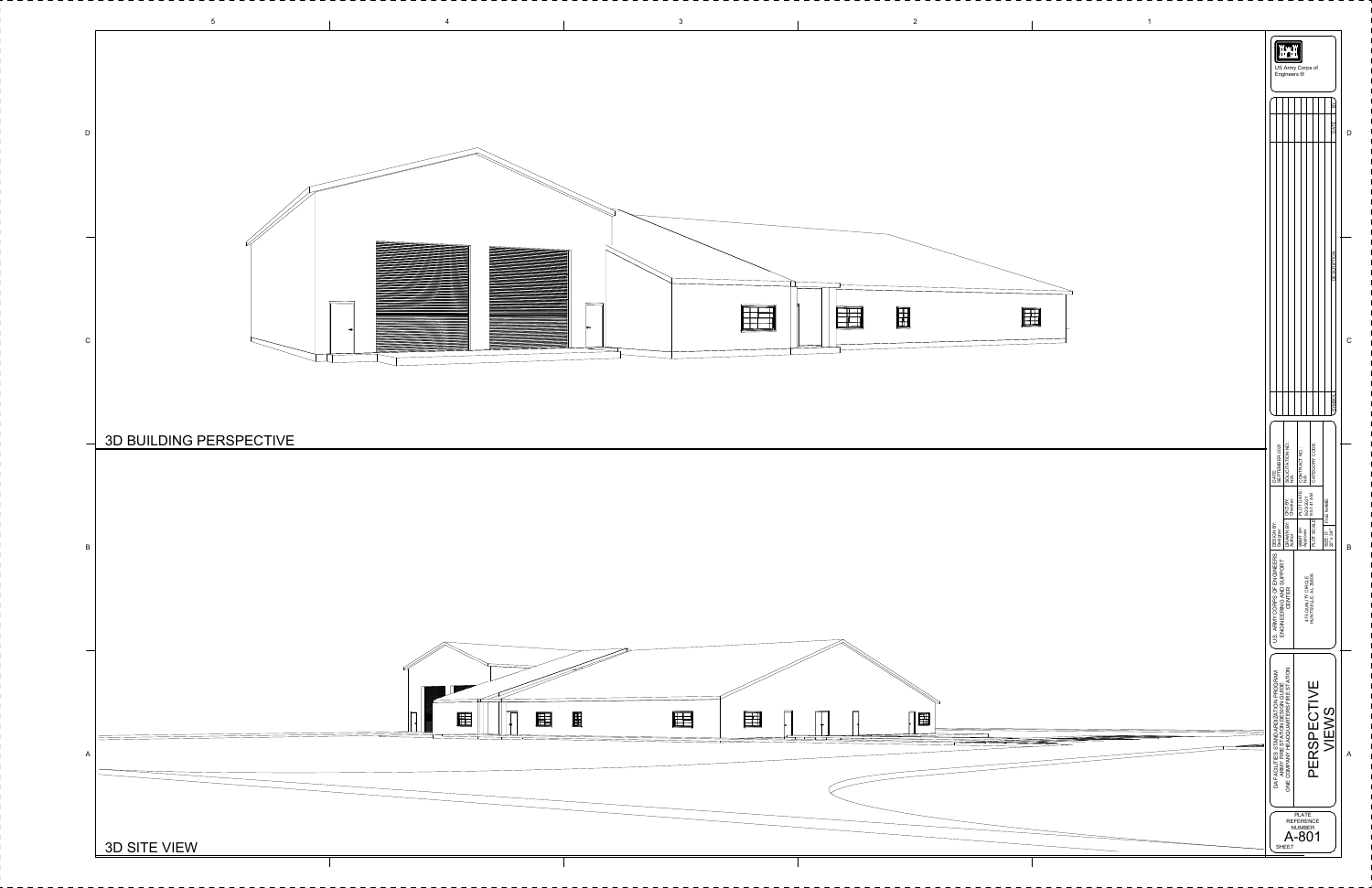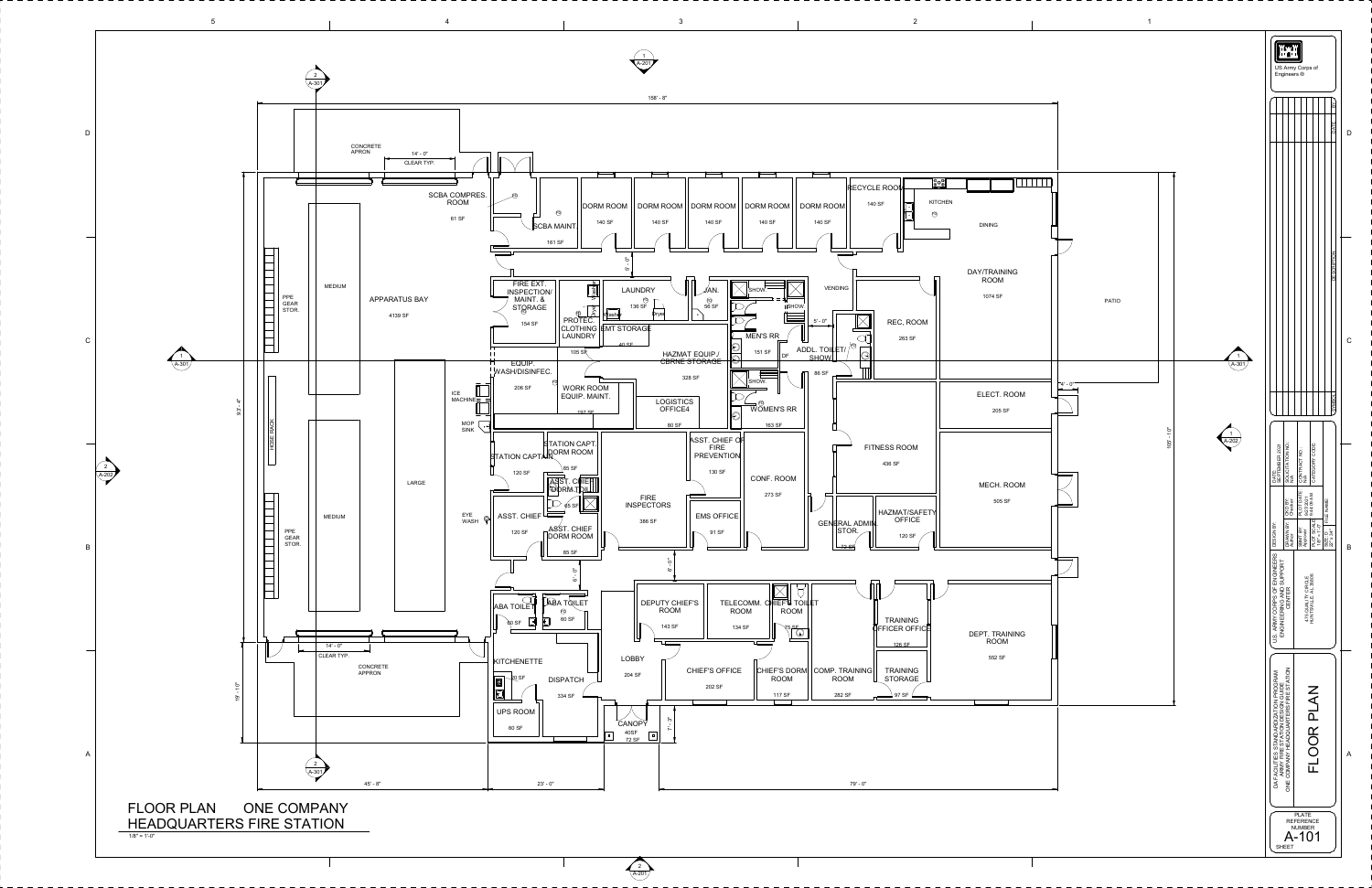| $\infty$ . | $\begin{array}{ c c c c }\n\hline\n\text{r} & \text{r}\n\end{array}$ |  | ║╹╹║<br>— t - ∭ |  |
|------------|----------------------------------------------------------------------|--|-----------------|--|



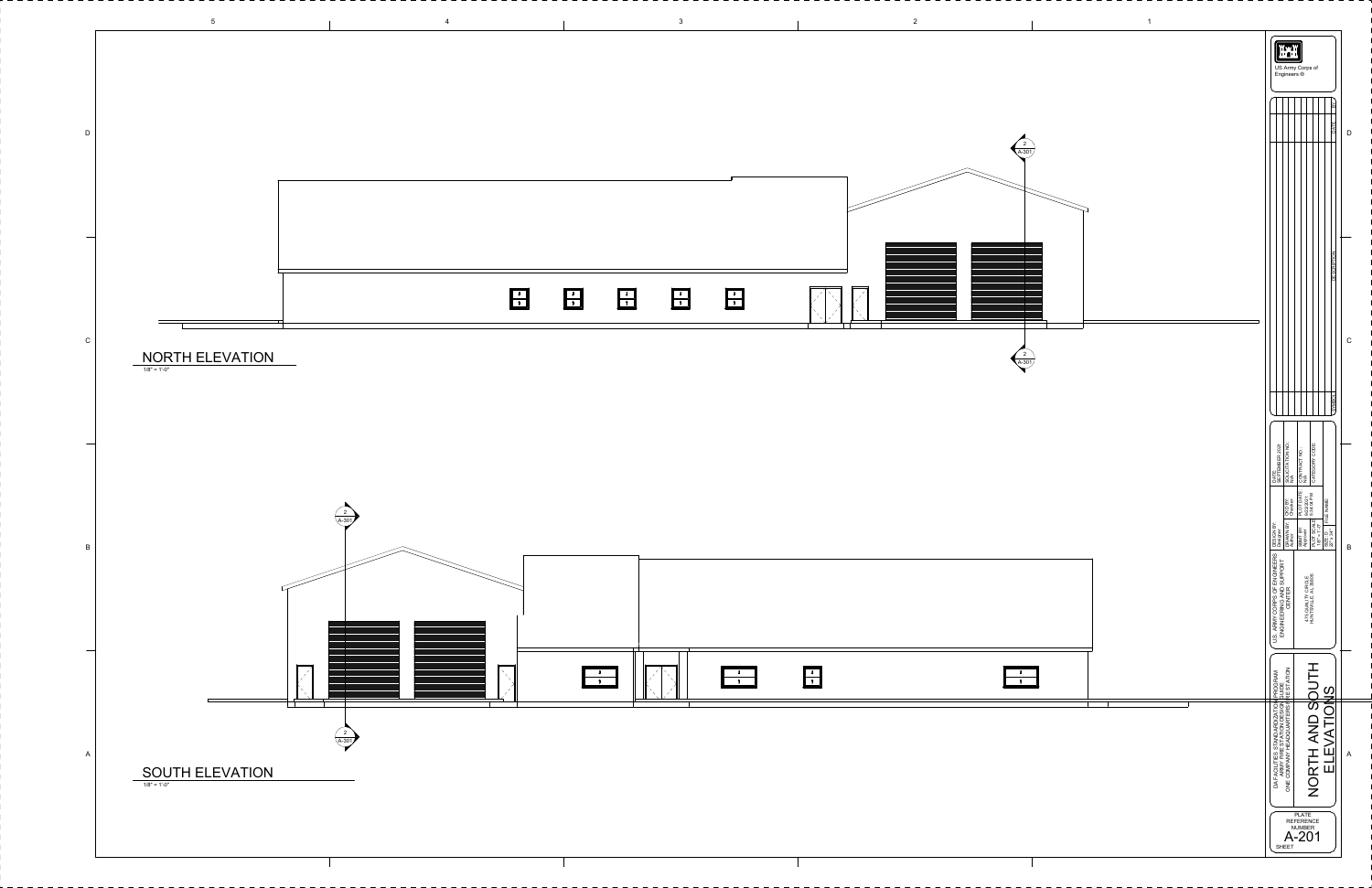

|                                        |                                       | US Army Corps<br>of Engineers $@$ |        | h<br>"          |         |                          |                                      |       |                     |
|----------------------------------------|---------------------------------------|-----------------------------------|--------|-----------------|---------|--------------------------|--------------------------------------|-------|---------------------|
|                                        |                                       |                                   |        |                 |         |                          |                                      |       |                     |
|                                        |                                       |                                   |        |                 |         |                          |                                      |       | MARK <b>DESCRIF</b> |
|                                        |                                       |                                   |        |                 |         |                          |                                      |       |                     |
| ISSUE DATE:                            | <b>Issue Date</b>                     | SOLICITATION NO.:                 |        | CONTRACT NO.:   |         |                          |                                      |       |                     |
| DESIGNED BY:                           | Designer<br>DRAWN BY:                 |                                   | Author | CHECKED BY:     | Checker | SUBMITTED BY:            |                                      | SIZE: | ANSI D              |
| <b>JF ENGINEERS</b><br>US ARMY CORPS O | ENGINEERING & SUPPORT CENTER          |                                   |        |                 |         |                          | 475 QUALITY CIRCLE<br>HUNTSVILLE, AL |       |                     |
| Enter address here                     | DA FACILITIES STANDARDIZATION PROGRAM | Project Number                    |        |                 |         | EAST AND WEST ELEVATIONS |                                      |       |                     |
|                                        |                                       |                                   |        | <b>SHEET ID</b> |         |                          |                                      |       |                     |
|                                        |                                       |                                   |        | -202            |         |                          |                                      |       |                     |

File Path: Plot Date: C:\Users\A0EDCRLS\Desktop\Tele-Work Revit Projects\1 COMP HQ FIRE STATION.rvt 9/22/2021 5:34:07 PM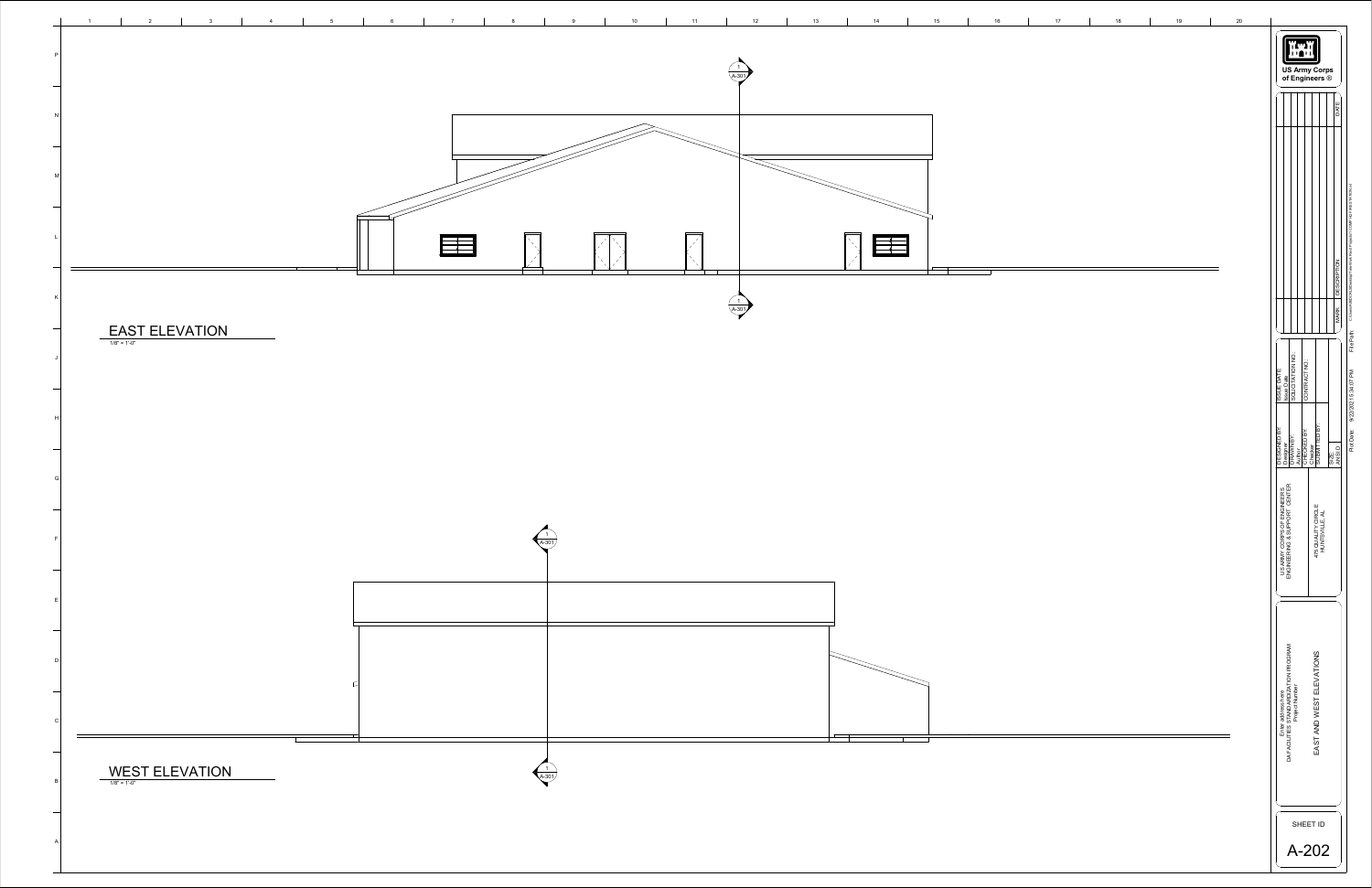|  | 3 |               |      | 2        |  |
|--|---|---------------|------|----------|--|
|  |   |               |      |          |  |
|  |   | $\Delta$<br>U | WIDI | $\Delta$ |  |